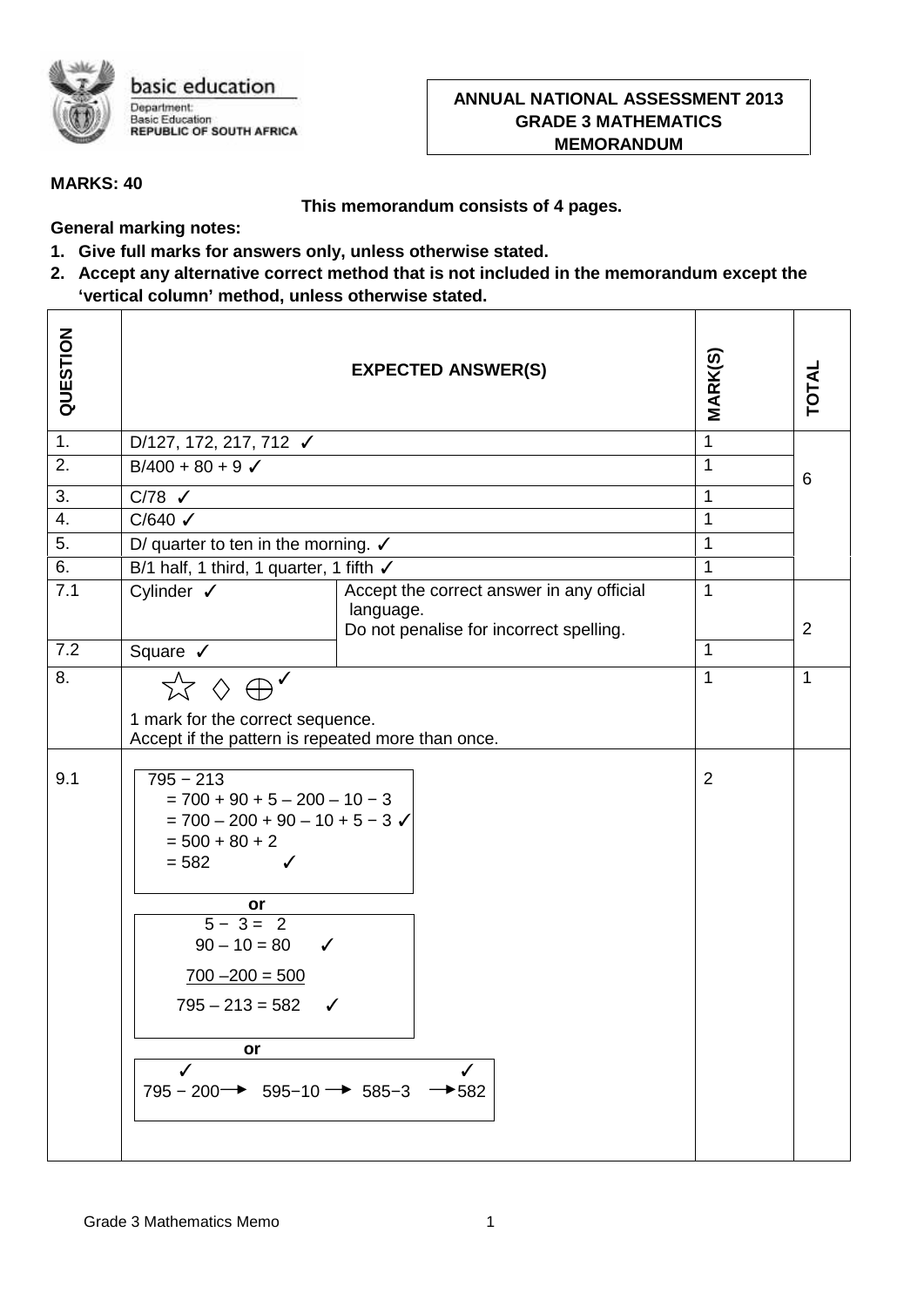| $584 + 100 \rightarrow 684 + 30 \rightarrow 714 + 7 \rightarrow 721$                                                                                        |                                                                                          |
|-------------------------------------------------------------------------------------------------------------------------------------------------------------|------------------------------------------------------------------------------------------|
| <b>or</b><br>$4 + 7 = 11$<br>$80 + 30 = 110$<br>$500 + 100 = 600$ $\checkmark$<br>$584 + 137 = 721$<br>or<br>$584 + 137$<br>$= 500 + 100 + 80 + 30 + 4 + 7$ | 1 mark for<br>any<br>'breaking<br>down'<br>method<br>and 1<br>mark for<br>the<br>answer. |
| $= 600 + 110 + 11$<br>$= 721$ $\checkmark$                                                                                                                  | $\overline{4}$                                                                           |

| 10.1 | 684; 784; 884; 984 √                                                         | 1              | $\overline{2}$ |
|------|------------------------------------------------------------------------------|----------------|----------------|
|      | (1 mark for the correct sequence.)                                           |                |                |
| 10.2 | 300; 280; 260 √                                                              | $\mathbf{1}$   |                |
|      | (1 mark for the correct sequence.)                                           |                |                |
| 11.  | Four hundred and sixty-eight √                                               | $\mathbf{1}$   | 1              |
|      | Accept the correct answer in any official language.                          |                |                |
|      | Do not penalise for incorrect spelling.                                      |                |                |
| 12.  | 360 $\checkmark$                                                             | 1              | 1              |
| 13.  | 700/seven hundred/7H/7 hundred √                                             | 1              | 1              |
|      | Accept the correct answer in any official language.                          |                |                |
|      | Do not penalise for incorrect spelling.                                      |                |                |
| 14.  | $6/six$ $\checkmark$                                                         | 1              | 1              |
|      |                                                                              |                |                |
| 15.  | 325 $\checkmark$                                                             | 1              | 1              |
| 16.  |                                                                              | $\overline{1}$ | 1              |
|      |                                                                              |                |                |
|      | A dotted or solid line is acceptable as long as the line indicates symmetry. |                |                |
| 17.  | $4\checkmark$                                                                | 1              | 1              |
| 18.1 | grams $\checkmark$                                                           | $\overline{1}$ |                |
| 18.2 | litres√                                                                      | $\mathbf{1}$   | 2              |
|      |                                                                              |                |                |
|      |                                                                              |                |                |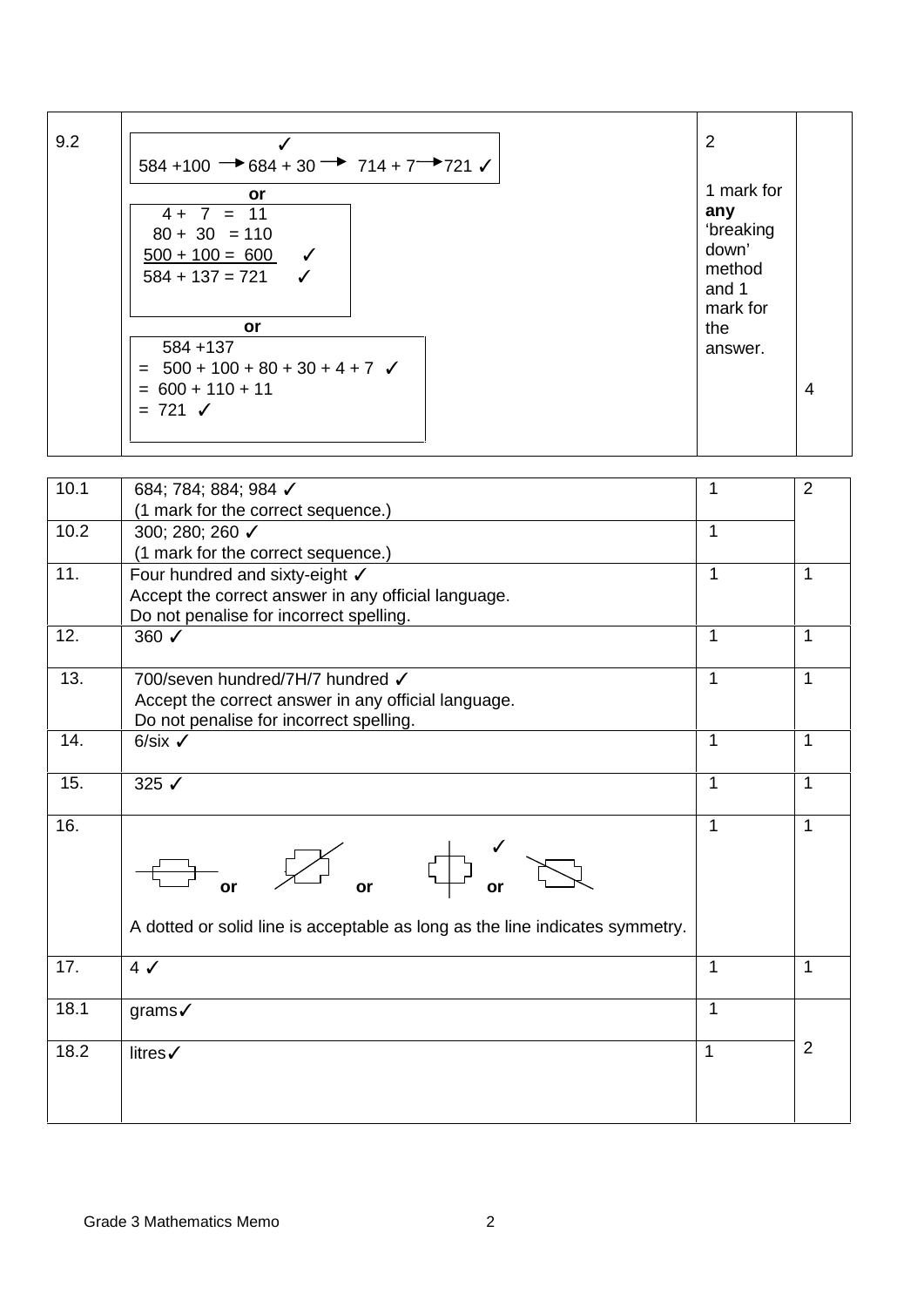| 19.  | Total number = $37 + 37 + 37$ $\checkmark$                                |                     |                |
|------|---------------------------------------------------------------------------|---------------------|----------------|
|      | $= 30+30+30+7+7+7$<br>$= 90 + 21$                                         |                     |                |
|      | $= 111$ $\checkmark$                                                      |                     |                |
|      |                                                                           |                     |                |
|      | or                                                                        |                     |                |
|      | $= 3 \times 37$ $\checkmark$<br>Total                                     |                     |                |
|      | $= 3 \times (30 + 7)$                                                     |                     |                |
|      | $= 90 + 21$                                                               |                     |                |
|      | $= 111$ $\checkmark$                                                      | $\overline{2}$      | $\overline{2}$ |
|      |                                                                           |                     |                |
|      | 1 mark for the method and 1 mark for the answer.                          |                     |                |
| 20.  | Number of children = $36 \div 5$<br>$= (30 + 5 + 1) \div 5$               |                     |                |
|      | $= 6 + 1 +$ remainder 1                                                   |                     |                |
|      | $= 7$ $\checkmark$ remainder 1 $\checkmark$                               | $\overline{2}$      | $\overline{2}$ |
|      | Number of children $= 7$ and 1 chocolate left.                            |                     |                |
|      |                                                                           |                     |                |
|      | 1 mark for the number of children and 1 mark for the rest/left-over. Also |                     |                |
|      | accept correct relevant illustrations.                                    |                     |                |
|      |                                                                           |                     |                |
| 21.  |                                                                           |                     |                |
|      |                                                                           | 1                   | 1              |
|      |                                                                           |                     |                |
|      |                                                                           |                     |                |
|      | Accept if crossed, circled or underlined.                                 |                     |                |
|      |                                                                           |                     |                |
| 22.1 |                                                                           | $\mathbf{1}$        |                |
|      |                                                                           |                     |                |
|      |                                                                           |                     |                |
|      |                                                                           |                     |                |
|      |                                                                           |                     |                |
|      |                                                                           |                     |                |
|      |                                                                           |                     |                |
|      |                                                                           |                     |                |
|      |                                                                           | $\mathbf{1}$        |                |
|      |                                                                           |                     |                |
|      |                                                                           | Accept any          | 2              |
|      |                                                                           | correct             |                |
|      |                                                                           | number of<br>blocks |                |
|      |                                                                           | according           |                |
|      |                                                                           | to the route        |                |
|      | 13 blocks √                                                               | shown by            |                |
| 22.2 | 1 mark for the correct route and 1 mark for the number of                 | the learner.        |                |
|      | blocks.                                                                   |                     |                |
| 23.1 | Khanye and Pulane√                                                        | $\mathbf{1}$        |                |
|      | (1 mark for both names.)                                                  |                     |                |